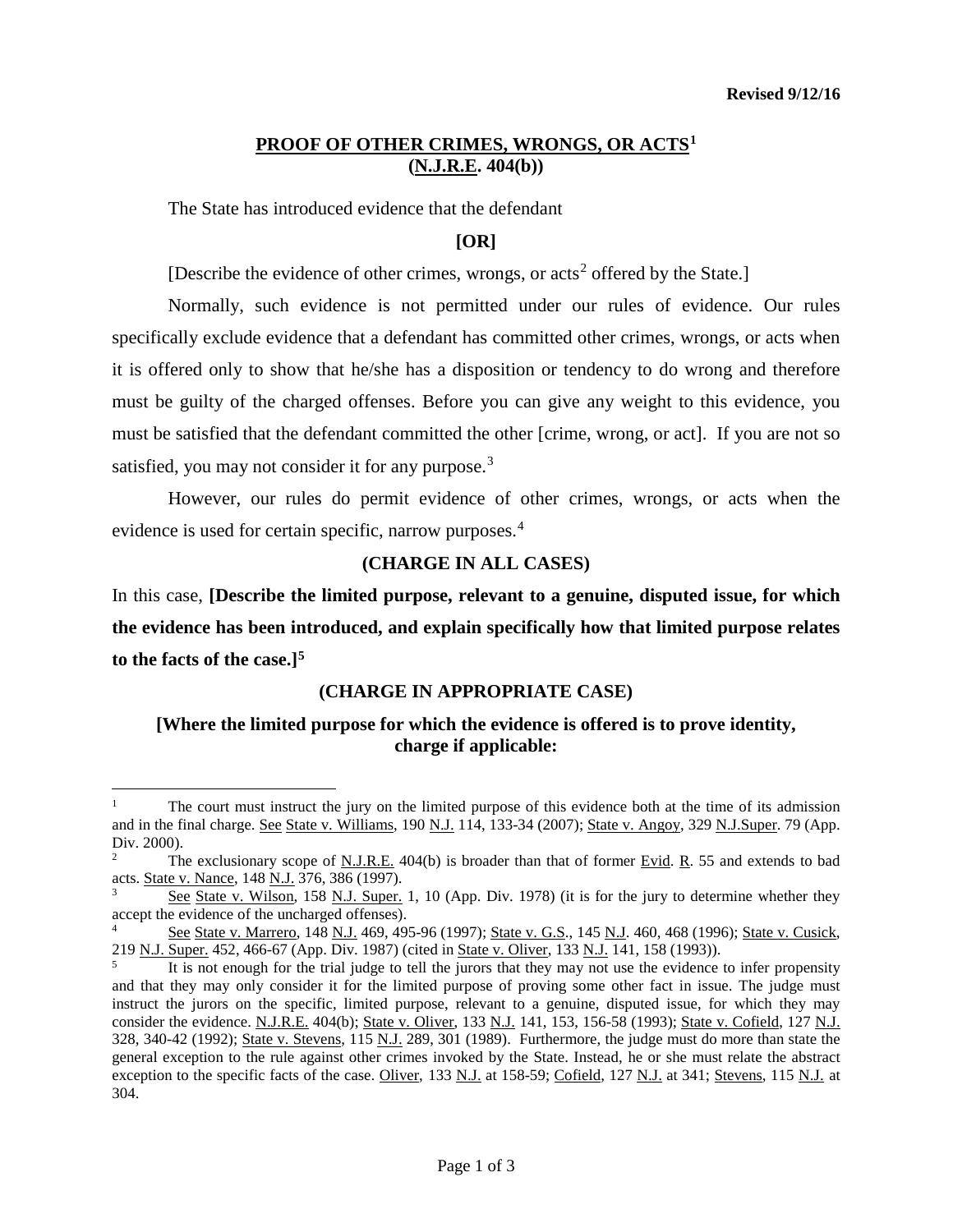Here, the evidence has been offered to attempt to convince you that [the prior crime] and [the charged crime] are so similar and so unique that you may infer that the same person committed both of them. You may not draw this inference unless you conclude that the prior criminal activity with which defendant is identified is so nearly identical in method as to earmark the crime as defendant's handiwork. The conduct in question must be unusual and distinctive so as to be like a signature, and there must be proof of sufficient facts in both crimes to establish an unusual pattern. $]^{6}$  $]^{6}$  $]^{6}$ 

#### **(CHARGE IN APPROPRIATE CASE)**

# **[Where the limited purpose for which the evidence is offered is to prove consciousness of guilt related to post-crime conduct, charge if applicable:**

Here the evidence has been offered to attempt to convince you that [describe the alleged post-crime conduct] is evidence of a consciousness of guilt on the defendant's part regarding the [particular crime(s) at issue]. You may not draw this inference unless you conclude that the acts alleged were an attempt by the defendant to cover up the crime(s) being alleged]<sup>[7](#page-1-1)</sup>

## **(CHARGE IN ALL CASES)**

Whether this evidence does in fact demonstrate **[state the specific purpose for which the State offers it]** is for you to decide. You may decide that the evidence does not demonstrate **[state the purpose]** and is not helpful to you at all. In that case, you must disregard the evidence. On the other hand, you may decide that the evidence does demonstrate **[state the purpose**] and use it for that specific purpose.<sup>[8](#page-1-2)</sup>

However, you may not use this evidence to decide that the defendant has a tendency to commit crimes or that he/she is a bad person. That is, you may not decide that, just because the defendant has committed other crimes, wrongs, or acts, he/she must be guilty of the present crime[s]. I have admitted the evidence only to help you decide the specific question of **[describe specific purpose]**. You may not consider it for any other purpose and may not find the defendant guilty now simply because the State has offered evidence that he/she committed other crimes, wrongs, or acts.

<span id="page-1-0"></span><sup>&</sup>lt;sup>6</sup> State <u>v. Fortin, 162 N.J.</u> 517, 532 (2000) (quoting State v. Reldan, 185 N.J. Super. 494, 502 (App. Div. 1982)).

<span id="page-1-1"></span>State v. Williams, 190 N.J. 114, 134 (2007). Note that a limiting instruction should be made at the time of the introduction of the evidence.

<span id="page-1-2"></span>State v. J.M., Jr., 225 N.J. 146, 159 (2016).